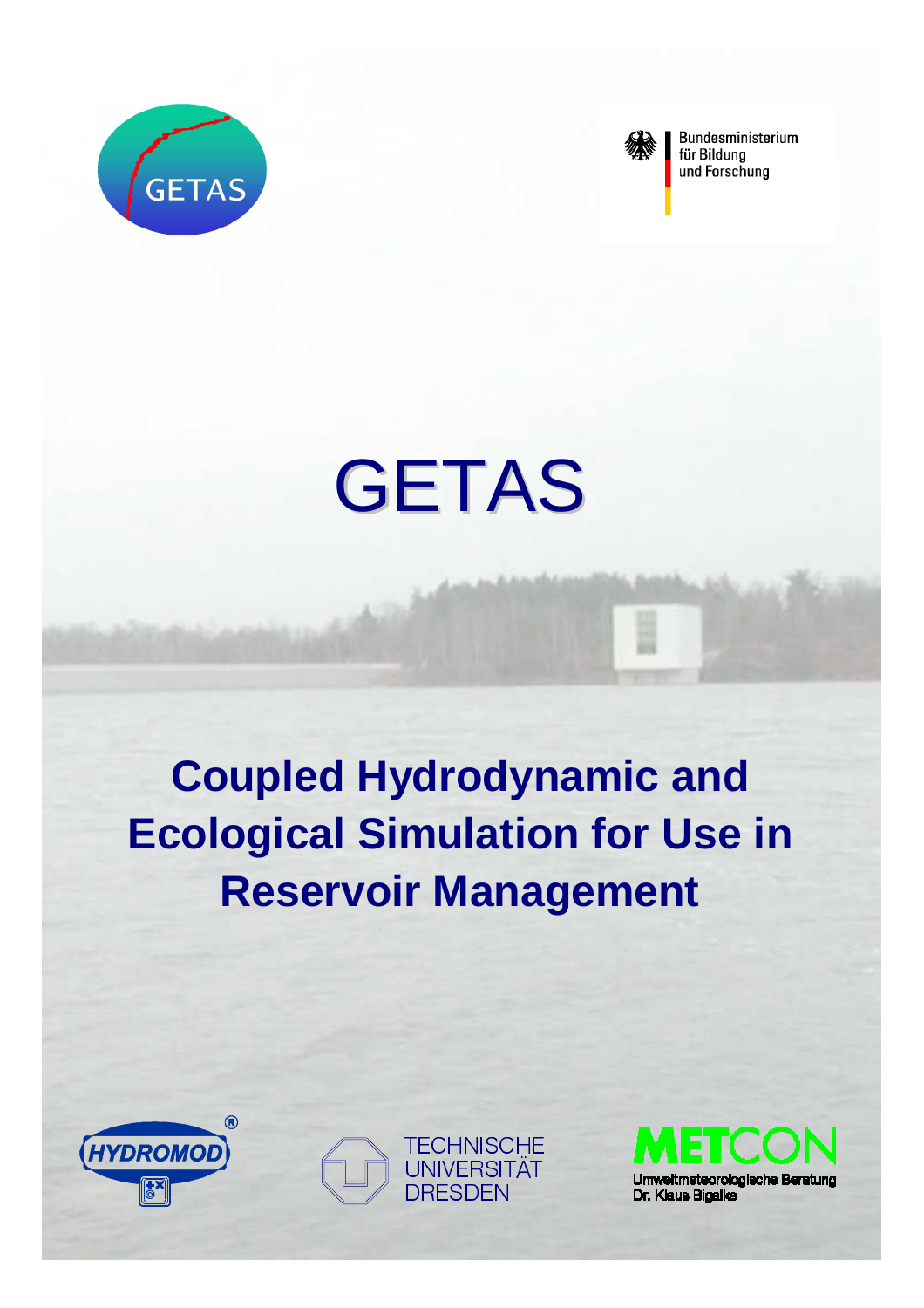**Overall project aim** Drinking water supplies from surface waters require sustainable solutions which reconcile demands for environmental protection and social and economic development, as well as the conservation of our natural heritage. With the goal of providing such solutions project GETAS is funded by the Bundesforschungsministerium (Federal Ministry of Research and Technology). The project combines aspects of hydrobiology, lake physics, meteorology / climatology and water management to develop a new management tool which, utilising a user friendly model interface, provides scientific advise for reservoir operating agencies and authorities.



Figure 2: Calculated wind field over Saidenbach reservoir with an incoming high level flow from southwest.

**Hydrophysical components** A 1-D layer model (LAKE) simulates the main mixing relevant thermo-hydrodynamic processes, whilst a powerful 3-D current and transport model is used to describe the complex hydrophysical processes. The simulated transport of substances by means of these models allows conclusions to be drawn concerning the management of water quality (e.g. layering of nutrients and suspended matter, loss of harmful substances) which until now have not been possible.

**The ecosystem model** The dynamical ecosystem model SALMO enables the user to simulate the effects of external sources (nutrients, organic compounds) and internal measures (water level drawdown, partial circulation, biomanipulation) on the water quality of reservoirs and lakes. The basic structure of the water quality model SALMO is shown in figure 3 with the six state variables phosphorus (P), nitrogen (N), phytoplankton (X<sub>i</sub>), zooplankton (Z), detritus (D) and oxygen (O). Input values are volume, inflow, import of P and N, solar radiation, layer thickness and water temperatures. For any number of layers the complex interactions are determined by algebraic functions and parameters which are derived from laboratory experiments. Therefore they normally are not calibrated.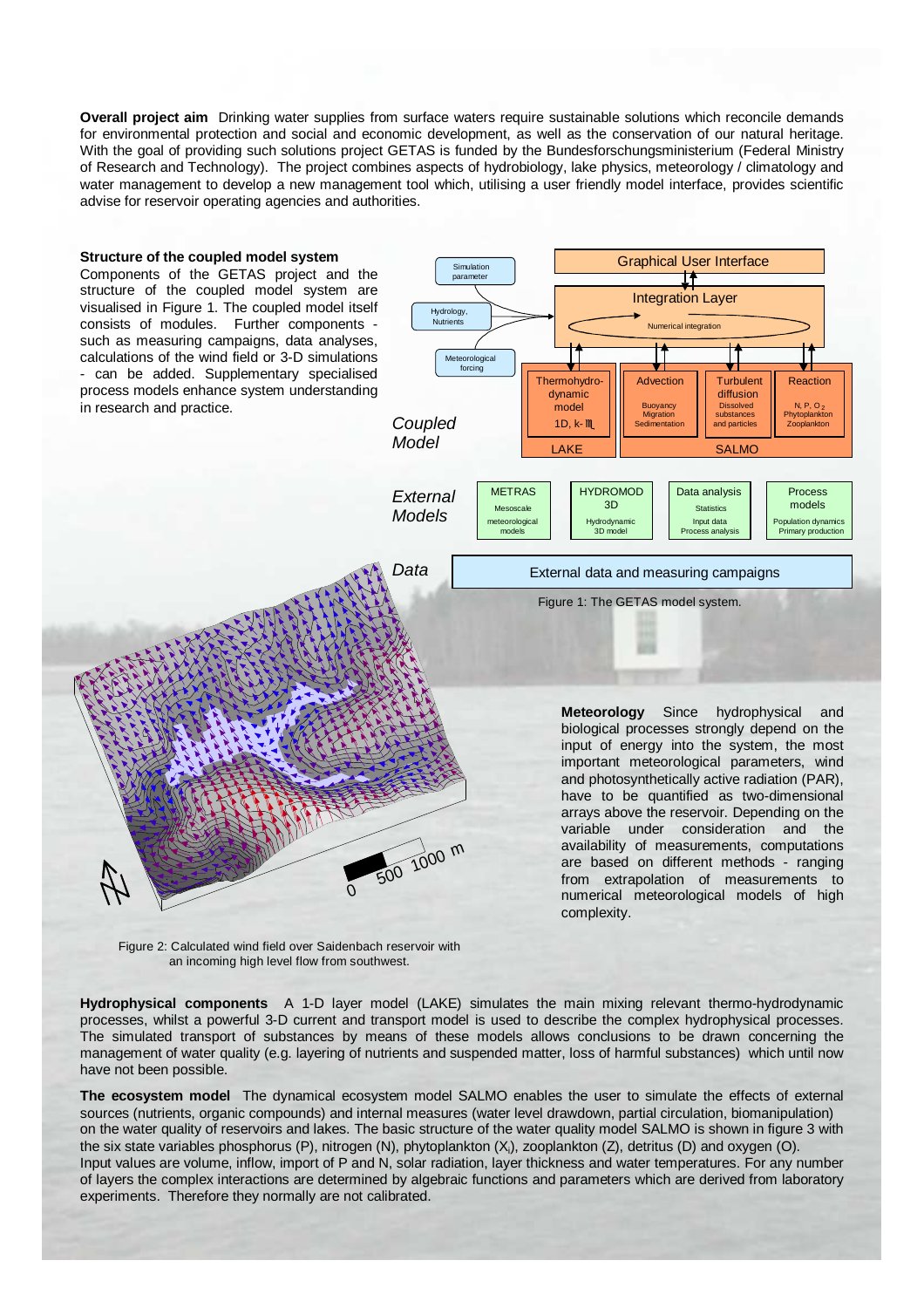**Model applications** Relevance of the hydrodynamical processes becomes apparent in the simulation shown in figure 4. Varying the mixing efficiency and keeping the nutrient import constant leads to different distributions of plankton biomass (left figure maximum biomass 6 mg  $L^{-1}$ , right figure 10 mg  $L^{-1}$ ).



Figure 3: Ecosystem model SALMO.

One result of the 3-D simulation is depicted in figure 5. It shows the distribution of marked particles (tracer) of the cooler water of Hoelzelbergbach in the Saidenbach reservoir, approx. 80 hours after release from a point source. Besides the depth of the particles the legend also shows the percentage present in each layer.

As a forcing condition a variable wind field, calculated using the meteorological model METRAS, was used. The inflow calculation shown in figure 5 is performed under prevailing westerly and southwesterly wind.



Figure 4: Temporal development of the vertical distribution of phytoplankton biomass with the same nutrient import but low (left) and high (right) internal mixing; colour scale from blue (low values) to red (high values).



Figure 5: Example of the distribution of tracers in the Saidenbach reservoir.

Figure 6: Measurements at Saidenbach reservoir, autumn 2002.

**MST-Measurements (Bautzen; 05. - 08. May 2003)**



Figure 7: Vertical temperature profile in Bautzen reservoir, measured with a microstructure probe during the spring measurement campaign 2003.

**Measurements** In spring and autumn 2002 and 2003 measurement campaigns have been performed in the reservoirs Saidenbach and Bautzen. Measurements of wind, air temperature, relative humidity and global radiation were used to test and evaluate different techniques for the calculation of meteorological parameters. The acquisition of hydrophysical parameters, as well as phyto- and zooplankton measurements, provided the appropriate data to validate the SALMO model and to evaluate the accuracy of the coupled hydrodynamical and ecological model.